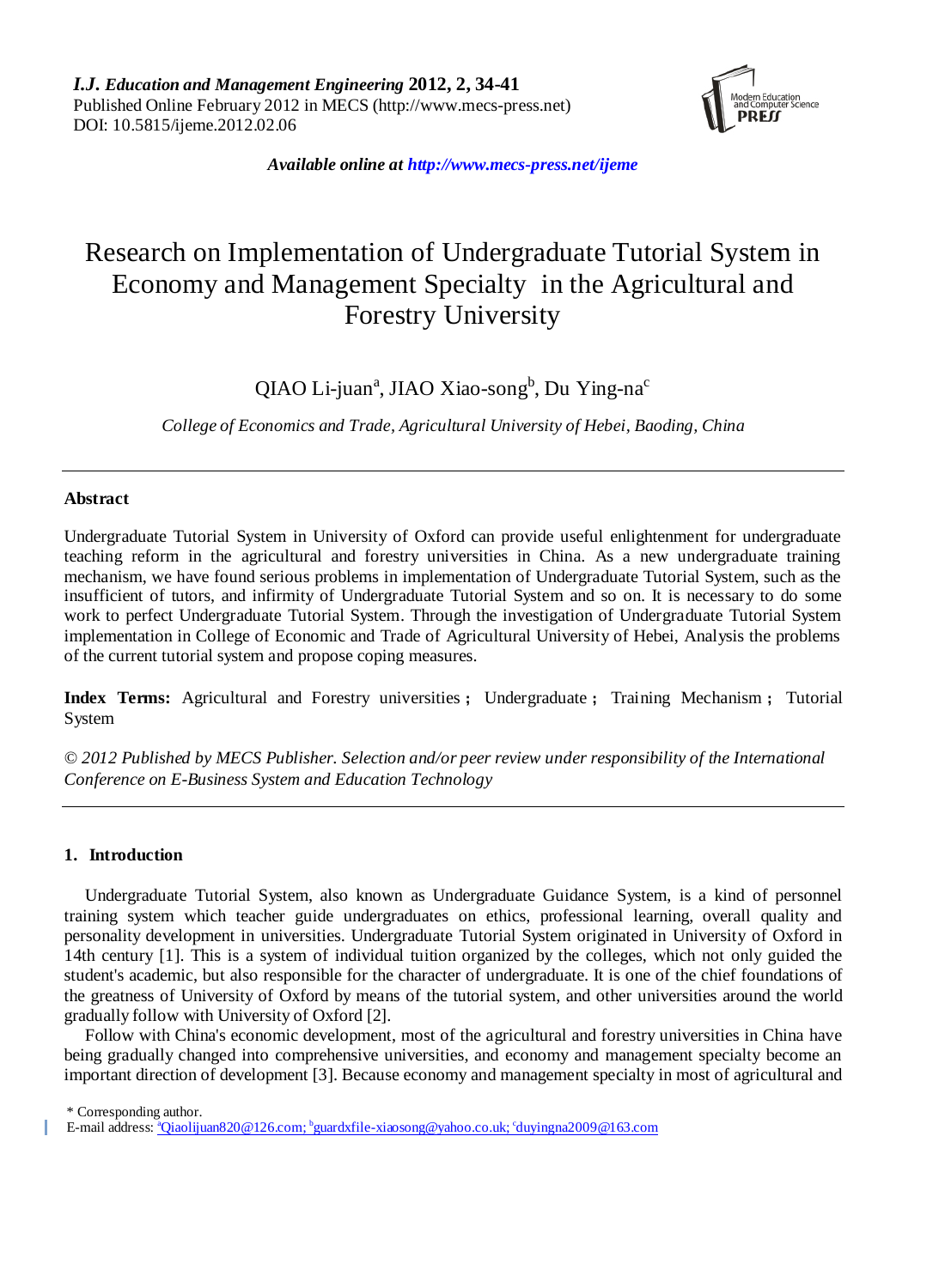forestry universities are new specialty, training system for undergraduate students is not perfect, it is very necessary to adopt tutorial system for those universities. In order to understand the implementation of Tutorial System in agricultural and forestry universities, we carried out the empirical research in College of Economic and Trade in Agricultural University of Hebei, research the implementation of Undergraduate Tutorial System.

# **2. Necessity to implete undergraduate tutorial system in agricultural and forestry universities**

Through investigated in 63 agricultural and forestry universities in China, we found that there are college of economics and management in most of the agricultural and forestry universities. But compared with finance and economics universities, the overall quality, professional standards and employment of the graduates major in economy and management in the agricultural universities is relatively poor[*3*]. Undergraduate Tutorial System will become a feasible training mechanism for students major in economy and management in agricultural and forestry universities.

## *2.1 Improve Teaching Quality*

It is a fairly short period that the economy and management specialty established in agricultural and forestry universities. The former talent fosters mode in agricultural and forestry universities can not well-adjusted with new specialties. So agricultural and forestry universities lack of experience in personnel training for economy and management specialty, which induce some discrepancy on research capacity, the paper writing capacity and professional knowledge between agricultural universities and finance universities. Through implementation Undergraduate Tutorial System in agricultural and forestry universities, the tutors can give individual guidance to undergraduate students, and teach them in accordance with their aptitude. All those will conducive to students interested in learning professional. When the undergraduate students began their university life, they are often confused by some problems, such as what to learn? How to learn? Why to learn? It will be helpful to solve the problem by implementation Undergraduate Tutorial System.

# *2.2 Improve overall Quality of Undergraduates*

The training objectives of undergraduate students major in economy and management in agricultural and forestry universities should focus on training applied talents, which means to foster the gradates who have specialized knowledge, ability, and a high degree of social responsibility. But in China today, most of the undergraduates are the only child. They can't take care of themselves, and have influenced by 'education for exam' for a long time, when they face with the stress from employment, academic or emotional, they do not know how to deal with. In order to cultivate overall developed talents, it is not enough that just teaching them book knowledge. They need the guidance about ideology, ethics and behavior training etc. Main content of Undergraduate Tutorial System is life guidance, learning guidance and psychological guidance. By learning guidance, tutors can understand the students thought, and enhance the sense of social responsibility of students by realistic data analysis or the arrangements for professional paper writing.

#### *2.3 Benefit to Agricultural Development*

It is the main task of agricultural and forestry universities to train high quality talents for agriculture, farmer and rural area in China. But now in China, most of the graduates from agricultural and forestry universities do not want to work in rural area, they would rather work in big cities and receive low wages. The phenomenon is bad to the agricultural development, also bad to the graduate employment of agricultural and forestry universities. By implementation Undergraduate Tutorial System in economy and management specialty in agricultural and forestry universities, the tutors can guide undergraduate students major in economy and management to concern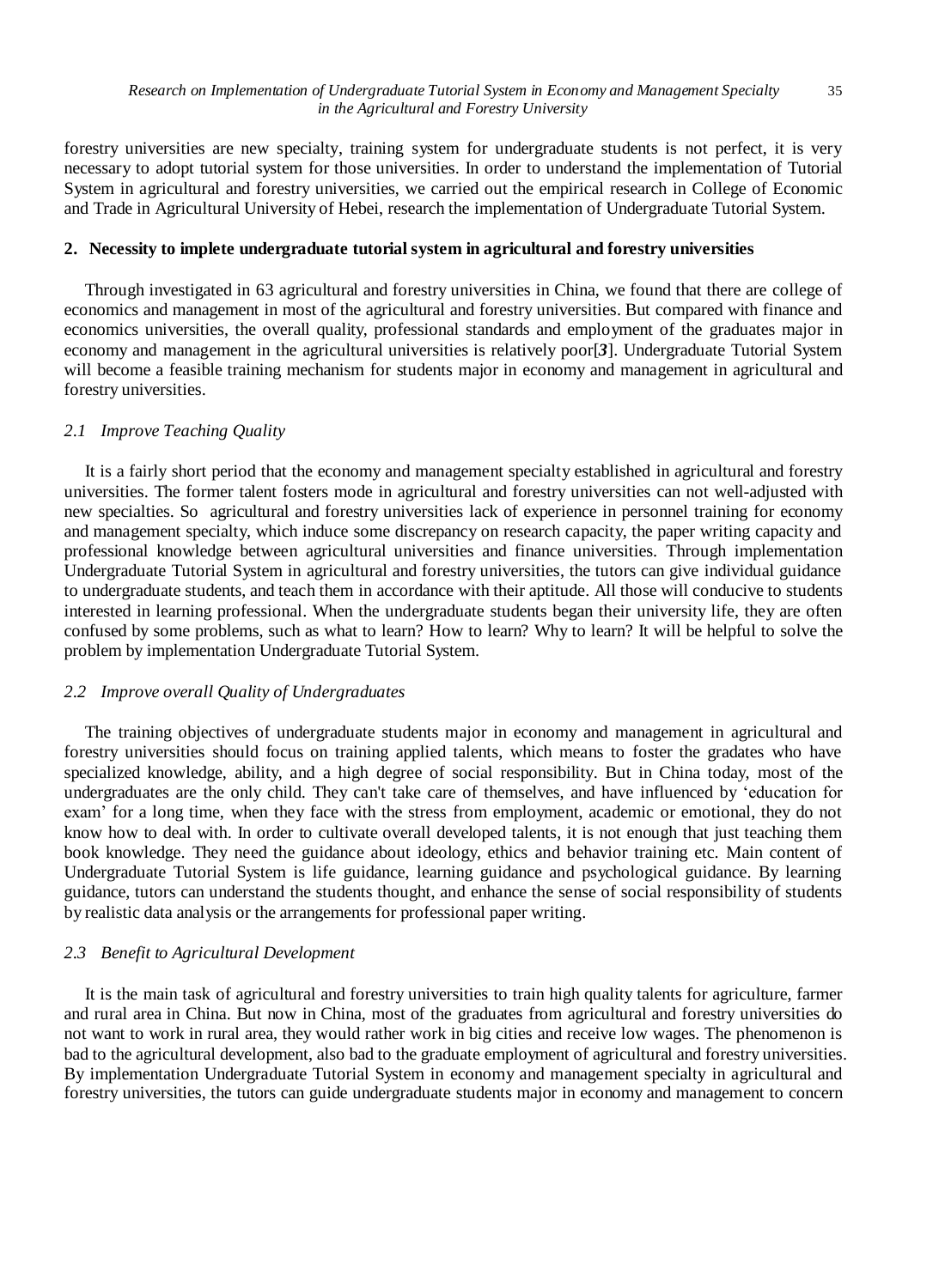#### 36 *Research on Implementation of Undergraduate Tutorial System in Economy and Management Specialty in the Agricultural and Forestry University*

about the problems of agriculture, farmer and rural area in China, and understand the rural economic development. Tutors also can help students make career planning according to the talent need in China's New Construction of the Rural Areas. When the undergraduate students know the prospects of Agriculture-related employment, they will find the correct position in their future and serve for the countryside. The increase of talent supply for China's New Construction of the Rural Areas will benefit to agricultural development.

# **3. Implementation of undergraduate tutorial system**

Agricultural University of Hebei was founded in 1902, which is one of the earliest agricultural and forestry universities in China. In 2002, School of Business and College of Economics and Trade of Agricultural University of Hebei were established. Now there are 3000 undergraduate students and 150 university teachers of economy and management specialty. College of Economics and Trade of Agricultural University of Hebei has implemented Undergraduate Tutorial System since 2008. In order to research on the implementation and effect of Undergraduate Tutorial System in Agricultural University of Hebei, we carried on an empirical study on undergraduate students and tutors by discussion and questionnaire. We sent out questionnaires to 140 undergraduates, and got feedback for 127 undergraduates, coefficient of recovery of the questionnaire is 94%.

# *3.1 A teaching System of Undergraduate Tutorial System*

The overall vision of Undergraduate Tutorial System in College of Economics and Trade of Agricultural University of Hebei is going to allocate tutors for undergraduate students according to the needs of professional development and individual characteristics. Under the Undergraduate Tutorial System, tutors will teach students in accordance with their aptitude, and provide services on their thinking, learning and living. Through the questionnaire survey on undergraduates, we found that tutor's content of guidance focused on learning content and methods, the ratio is 83.46%. The second tutor's content of guidance focused on employment and entrance exams for graduate guidance, the ratio is 40.94%. The third tutor's content of guidance focused on professional research and psychological consultation guidance, the ratio is respectively 24.41% and 20.07%. In addition, the tutors also give guidance on community activities, social practices and other problems of undergraduate students. Guidance method of tutors involves team guidance, individual guidance, guidance through network and telephone and so on. Among all the methods, collective guidance is the most frequent methods for tutors, the ratio is 71.65%, the second is the computer network guidance, including blog, e-mail, web chatting, the ratio is 65.35%. If students encountered problems must be solved quickly, they tended to select the methods such as individual guidance and telephone guidance.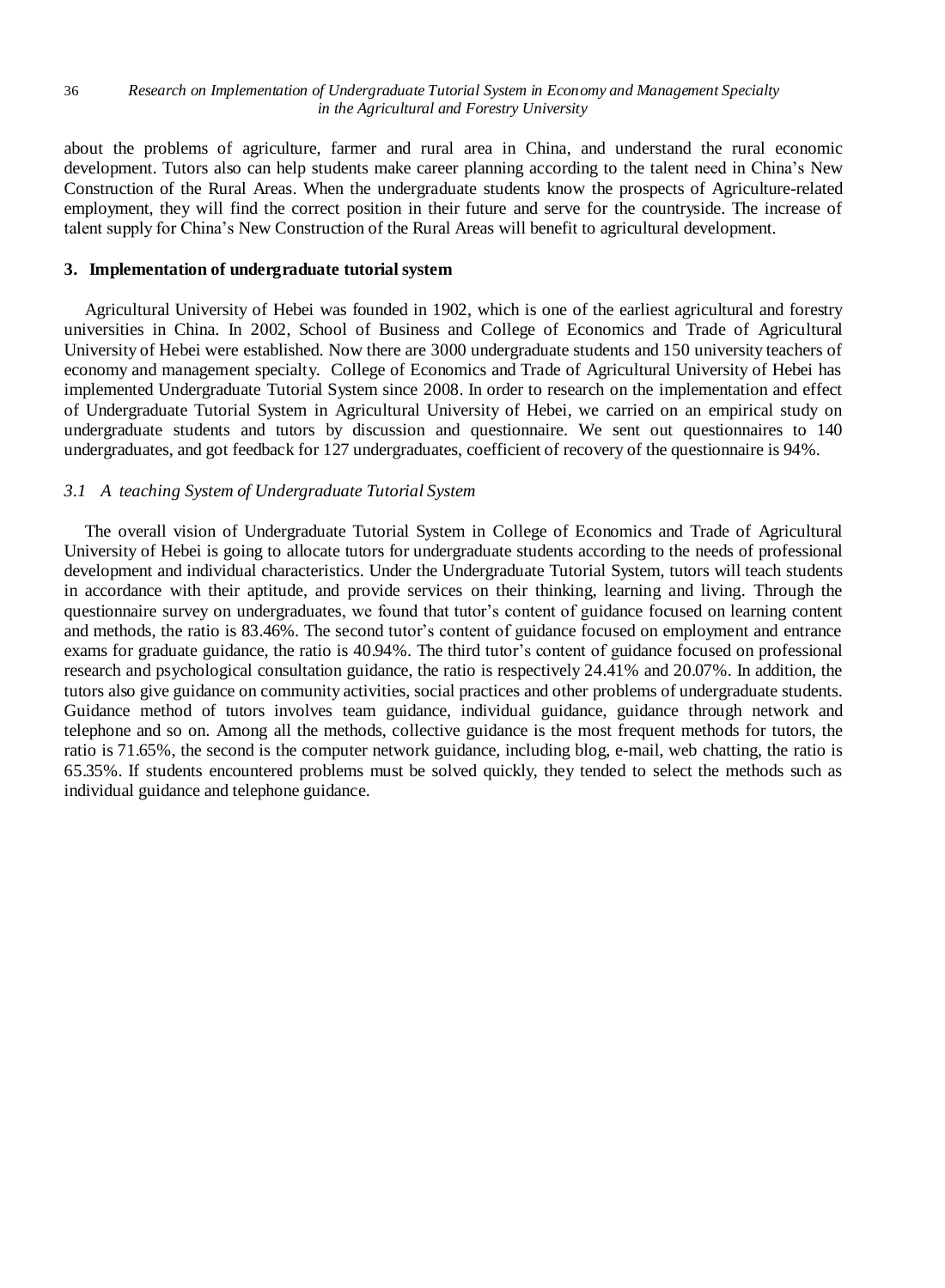#### Table 1. Questionnaire about undergraduate tutorial system

| No. | Ouestion                                                          | Options                         | Selection<br>ratio% |
|-----|-------------------------------------------------------------------|---------------------------------|---------------------|
| 1   | Understanding<br>about<br>Undergraduate<br><b>Tutorial System</b> | Understanding                   | 24.41               |
|     |                                                                   | A better<br>understanding       | 40.94               |
|     |                                                                   | Do not know                     | 34.65               |
| 2   | Harvest form<br>Undergraduate<br><b>Tutorial System</b>           | Ideological level               | 22.04               |
|     |                                                                   | Learning Level                  | 75.59               |
|     |                                                                   | Scientific Research<br>Level    | 31.5                |
|     |                                                                   | Communication level             | 28.35               |
|     |                                                                   | others                          | 9.45                |
| 3   | Satisfaction for<br>Undergraduate<br><b>Tutorial System</b>       | Satisfactory                    | 55.91               |
|     |                                                                   | General Satisfactory            | 38.89               |
|     |                                                                   | Unsatisfactory                  | 5.51                |
| 4   | Frequency of<br>Guidance                                          | 1 Time per Week                 | 17.32               |
|     |                                                                   | 2 Times per Month               | 62.2                |
|     |                                                                   | Less 2 Times per<br>Term        | 20.47               |
| 5   | Method of Guidance                                                | Collective Guidance             | 71.65               |
|     |                                                                   | Individual Guidance             | 42.52               |
|     |                                                                   | Guidance through<br>Network     | 65.35               |
|     |                                                                   | Guidance through<br>Telephone   | 13.39               |
| 6   | <b>Content of Guidance</b>                                        | Learning content and<br>Methods | 83.46               |
|     |                                                                   | Employment<br>Guidance          | 40.94               |
|     |                                                                   | Professional<br>Research        | 24.41               |
|     |                                                                   | Psychological<br>Consultation   | 20.47               |
|     |                                                                   | Others                          | 11.81               |

#### *3.2 Method fortutors selection*

Limited by the shortage of teachers, it is very difficult to allocate tutors for all undergraduate students in College of Economics and Trade of Agricultural University of Hebei. The first batch of undergraduate students were allocated tutors are sophomore and junior major in economics and marketing and freshman major in statistics, which include five classes, and the total number is 138. Not all the teachers in College of Economics and Trade can be tutors for undergraduate student. Selection criteria for tutor is very strict, who must have high standard of teaching, full of teaching experience, and high academic standards. By selection, 33 teachers got the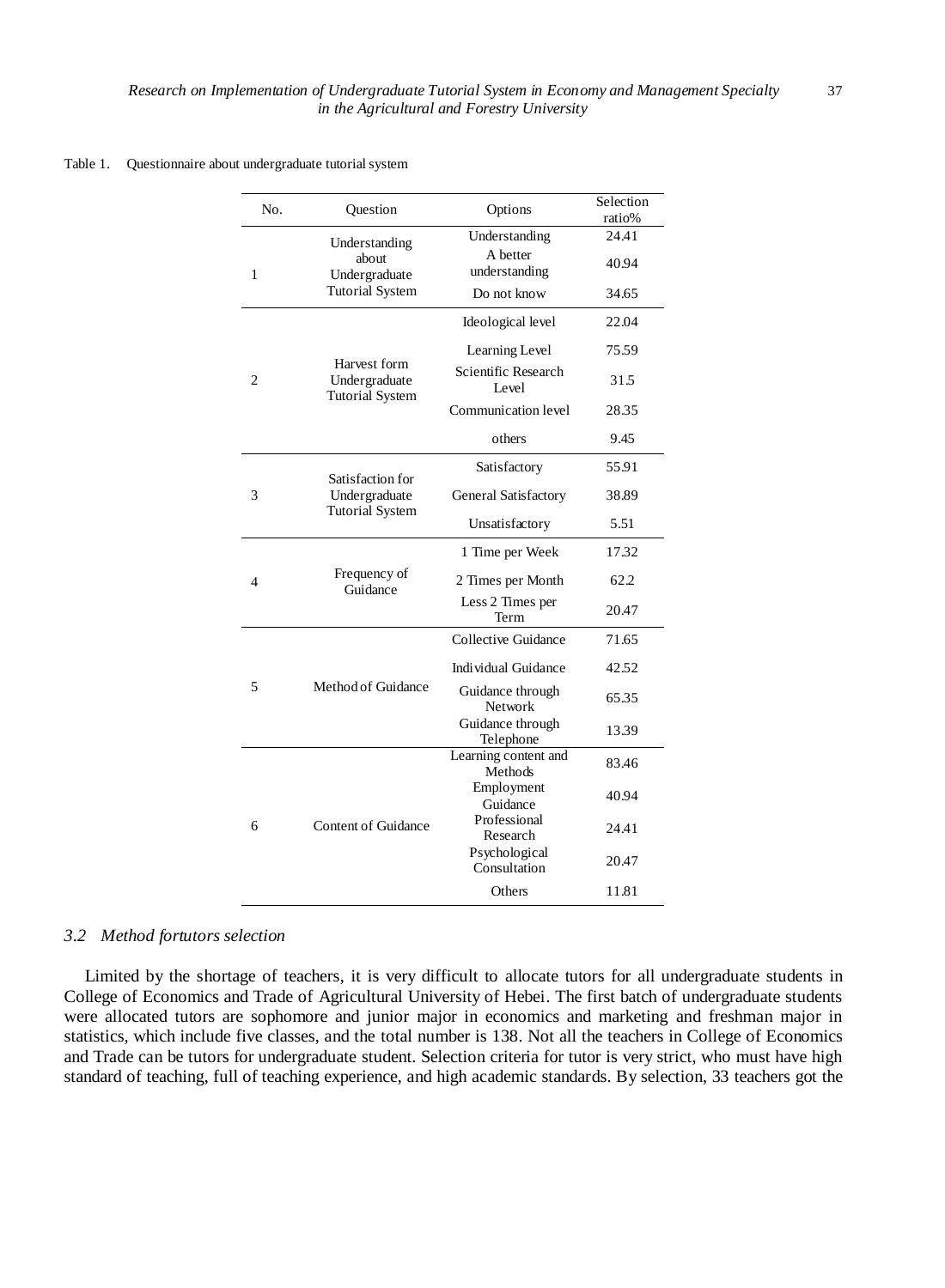#### 38 *Research on Implementation of Undergraduate Tutorial System in Economy and Management Specialty in the Agricultural and Forestry University*

tutor qualification. They are composed by Ph.D. supervisor, Master Instructor, associate professor, professor, and some outstanding young teachers. Undergraduate students have the freedom to choose their tutor. Information of tutors will be published at the college website, so the students can choose tutors according to the specialty and academic standards by themselves. To ensure the quality of tutor's guidance, all students' selections were summarized and adjusted, at last the results is 4-8 students per tutor.

# *3.3 Work evaluation for tutors*

How to assess the work of tutors in College of Economics and Trade of Agricultural University of Hebei focused on individual development of undergraduate students, which has the same principle with University of Oxford. The targets for implementation Undergraduate Tutorial System involve helping undergraduate students establish development goals, plan professional learning and living arrangements etc. Through the questionnaire survey on students, we found most of students thought they obtained a benefit from Undergraduate Tutorial System. When they answered the question about harvest form Undergraduate Tutorial System, most students thought their learning level raised, the ratio is 75.59%. Some students thought their scientific research level raised, the ratio is 31.5%, in which shown in statistical analysis, software applications and extra-curricular academic work. Through the survey on satisfaction for Undergraduate Tutorial System, we found that not all the undergraduates are satisfied with Undergraduate Tutorial System. Form the questionnaire survey data, only 55.91% undergraduate students are satisfied with Undergraduate Tutorial System.

# **4. Difficulties on implementation undergraduate tutorial system**

## *4.1 Scarcity of tutors*

The major problem on implementation Undergraduate Tutorial System in Agricultural University of Hebei is that the number of tutor is too scarcity to arrange tutors for every undergraduates. Compared with the Stanford University and Princeton University, which teacher-student ratio is respectively 1:3 and 1:6, the teacher-student ratio in China's university is too low. With Agricultural University of Hebei for example, there are 62 full-time teachers in College of Economics and Trade of Agricultural University of Hebei, and more than 150 postgraduate students and doctoral students, In addition, more than 1400 undergraduates. The teacher-student ratio is 1:25. If arrange tutors for every undergraduate students, each tutor will guide about 25 students. Tutors have to faced with arduous tasks, and have not enough time and energy to carry on individual guidance. Limited by the scarcity of tutors, only ten percent of undergraduates have their tutors in College of Economics and Trade of Agricultural University of Hebei, which is unfair to other undergraduate students.

# *4.2 Uncertain of tutor's guidance method*

Because it is not a long time to implement Undergraduate Tutorial System in College of Economics and Trade of Agricultural University of Hebei, neither the role of tutors nor the tutor's method of guidance is definite. There is no provision for the tutor's method of guidance in detail. Tutors can decide all the things follow their own way, include how to guide, when to guide and what to guide. Through the discussion with the tutors, we found that many tutors can not give clearly define for their work. Undergraduate students in Agricultural University of Hebei are educated by their professional teachers, and ask for help to their class counselors or class teachers when they meet problem in life and thought, which is the method of work in previous undergraduates training system. In this condition, tutor is not necessary for undergraduate students. And at the same time, tutors will not only be their professional teachers, but also their class counselors or class teachers. Which is the major role they act? They do not know.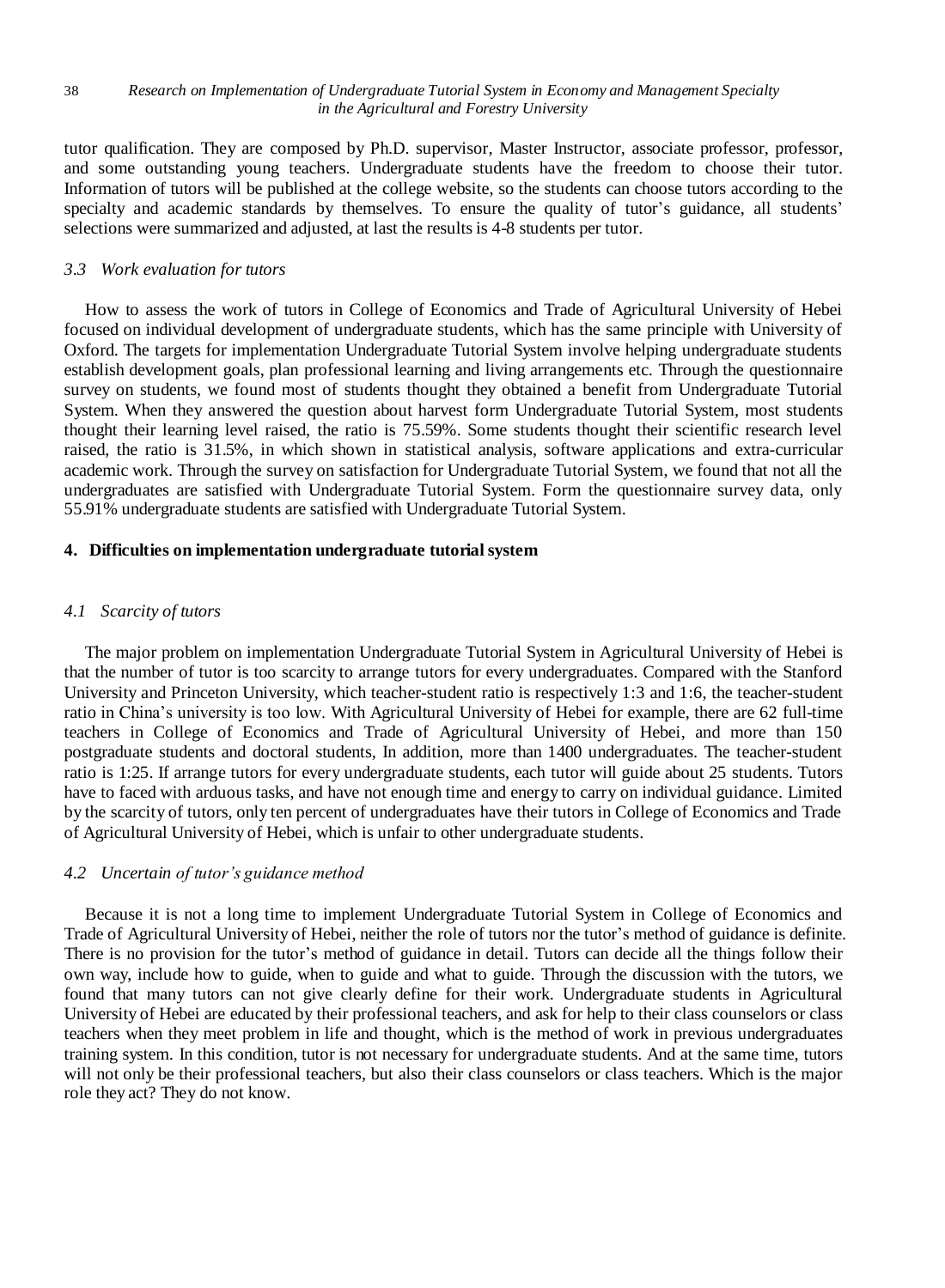#### *4.3 Undergraduates do not volunteer*

Agricultural University of Hebei is a local agricultural university. Compared with the top universities, student's matriculate quality of Agricultural University of Hebei is poor. They are used to learn the knowledge and accomplish assignment passively, not used to study initiatively. So even if arranged tutors, some undergraduate students do not know what is the benefit from Undergraduate Tutorial System. Through the questionnaire survey on undergraduate students, we found that Undergraduate Tutorial System has not been understood by all the students at all. There are only 22.41 percent of students said that they had a full understanding about Undergraduate Tutorial System, while 34.66 percent of undergraduates said they did not understand in the least. Through the discussion with the tutors, we found that most tutors guide their students with great pleasure, but the students are lack of enthusiasm in active learning and they are too shy to ask for help on their own initiative. The relationship between tutor and student is passive.

#### *4.4 Infirmity of undergraduate tutorial system*

As a new undergraduate teaching system in Agricultural University of Hebei, Undergraduate Tutorial System is imperfect in some ways, especially reflected in the evaluation and incentive system on tutors work. Limited by the lack of finances, the tutor's work is not included in the class load of a teacher, which means tutor's work is volunteer work without material reward or compensation. Because serving without compensation, the tutor's performance evaluations system is of no consequence. Absence of tutor's performance evaluation system, it is difficult to make quantizing assessment system on tutor's work, which liable to lead to moral hazard when tutors guide their students, which means the kind of tutor's behavior that they get lazy with their work but giving the appearance of being busy. It is difficult for others found there is moral hazard in tutor's work or not. Absence of tutor's incentive system, it is difficult to effectively galvanize the enthusiasm and creativity of tutors [4].

#### **5. Countermeasures and suggestion**

#### *5.1 Increase the amount of tutors*

Insufficient faculty force is one of important bottleneck to restrict the development of Undergraduate Tutorial System in universities in China. In order to make up for the shortage of tutors, universities in China should bring in talent by all the ways [5]. For the college of economics and management in agricultural and forestry universities, talent in and outside the campus can be added to tutors for undergraduate students. Taking undergraduate students major in different specialties into consideration, agricultural and forestry universities can make full use of their teaching staff and personal relationship with the talent outside the campus. Retired teachers, senior accountants, securities analysts, staff members to the bank or rural credit cooperative enterprise administrators all can serve as tutors for undergraduates major in economics and management. Through bring in the social talent, the bottleneck of shortage of teachers in colleges and universities in China will be broken through.

# *5.2 Clear the tutor's work duties*

Indistinct of tutor's work content is other important bottleneck to restrict the development of Undergraduate Tutorial System. We can classify undergraduate students according to their grade, special field of study, academic performance and so on, and different students should be guided in different ways. Because the sense of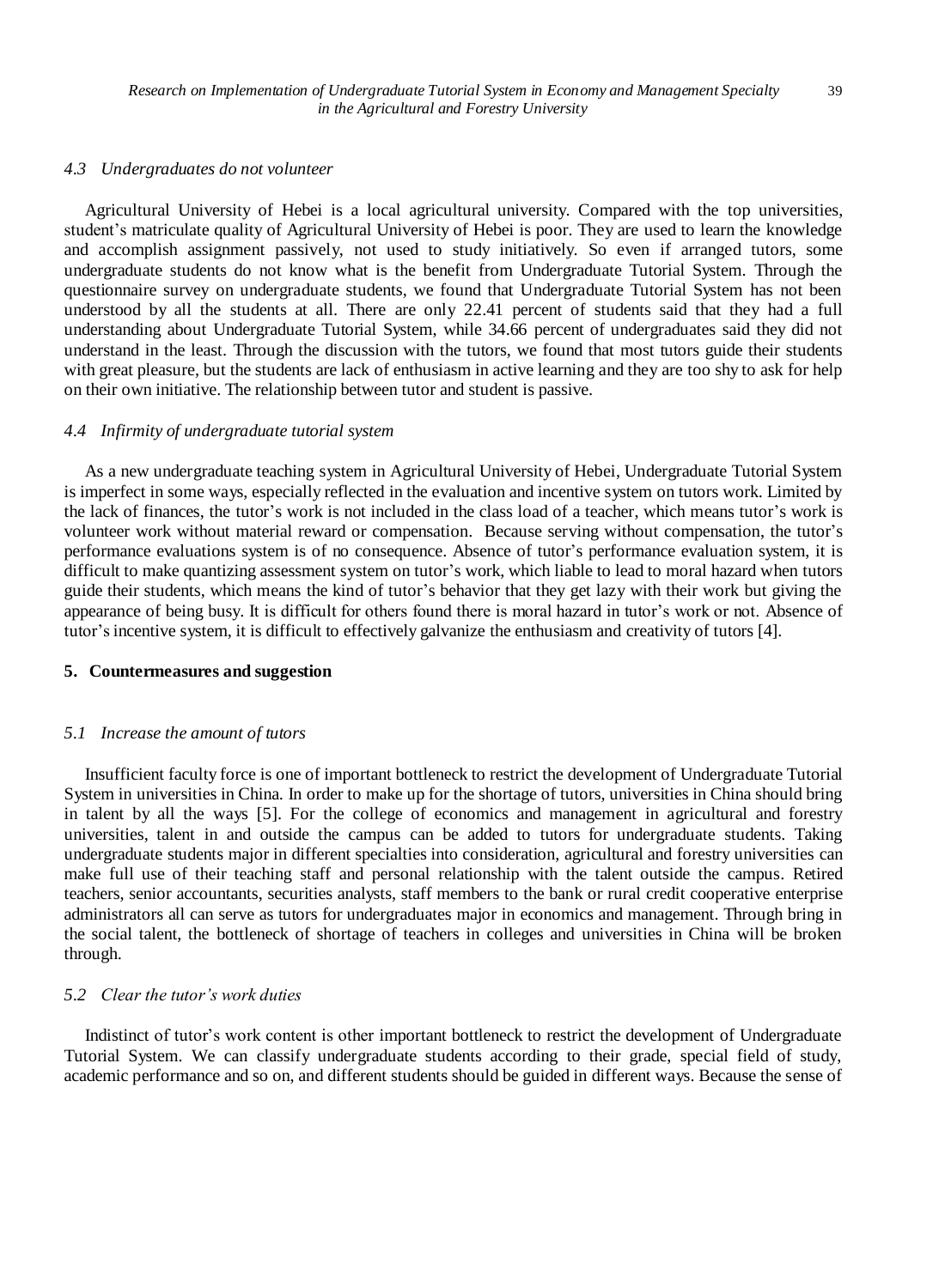#### 40 *Research on Implementation of Undergraduate Tutorial System in Economy and Management Specialty in the Agricultural and Forestry University*

distance between young teachers and undergraduate students is relatively minor, young teachers can serve as tutors for lower grade undergraduate students. Their responsibility includes making rational arrangement of learning content for students, guiding students selecting the lessons and so on. High ranking teachers, such as professors and associate professors, who are good at in specialty knowledge and academic research, can serve as tutors for higher grade undergraduate students. Their responsibility includes giving guidance to students when they are going to take part in the entrance exams for postgraduate schools, bringing up the student's ability of innovation & carve, and helping seniors accomplish their graduation thesis.

## *5.3 Stimulate students full motive of study*

It is an interactive process between tutors and students on implementation Undergraduate Tutorial System. How to stimulate undergraduate students' interests and independent character of learning in special course is very important. Undergraduate Tutorial System should be given wide publicity in campus for every student. Through displaying the excellent graduation thesis and extra-curricular academic works and giving wide publicity to student's information about percentage of passing the CET (College English Text) and Provincial Computer Proficiency Test under the guidance of their tutors, undergraduate students will be aware of the important role of tutors, and turn to their tutors for help in time of trouble actively. On the other hand, there must be mechanism of rewards and punishment on examining students, which means undergraduate students who achieve satisfactory results should be praised and others who disobey their tutors guidance deliberately should be punished.

#### *5.4 Set up management and evaluation mechanism on tutor's work*

Systemization will ensure the smooth implementation of Undergraduate Tutorial System. For the sake of sustainable development, the elaboration of complete rules and regulations is needed, which include teacher training, performance evaluation and assessment rule and incentive plans [6]. At first, it is necessary to draw out corresponding teacher-training system, which is responsible for the tutor-training on psychology, pedagogy and educational administration. Second, performance evaluation and assessment rule is necessary to confine the tutor's act. According to the grade and major of undergraduate students, different standard of tutor's performance evaluation should be made. Third, it is very important to bring the tutor's enthusiasm by setting up reasonable incentive plans. Universities should pay appropriate post allowance to tutors for their guidance work according to the number and accomplishment of students they guide. Tutors who have made outstanding achievements in their work will be more easily chosen as excellent teachers and gotten high professional titles.

# **6. Conclusion**

Remarkable results have been achieved on implementation of Undergraduate Tutorial System in College of Economics and Trade of Agricultural University of Hebei, which laid the groundwork for making further improvement on the teaching standards for economy and management specialty in the agricultural and forestry universities. But there are still many problems on implementation of Undergraduate Tutorial System. We should improve and perfect it by bringing in talent, setting up management and evaluation mechanism etc. Therefore, more achievements will be made in personnel training scheme of the undergraduate students major in economy and management in the agricultural and forestry universities.